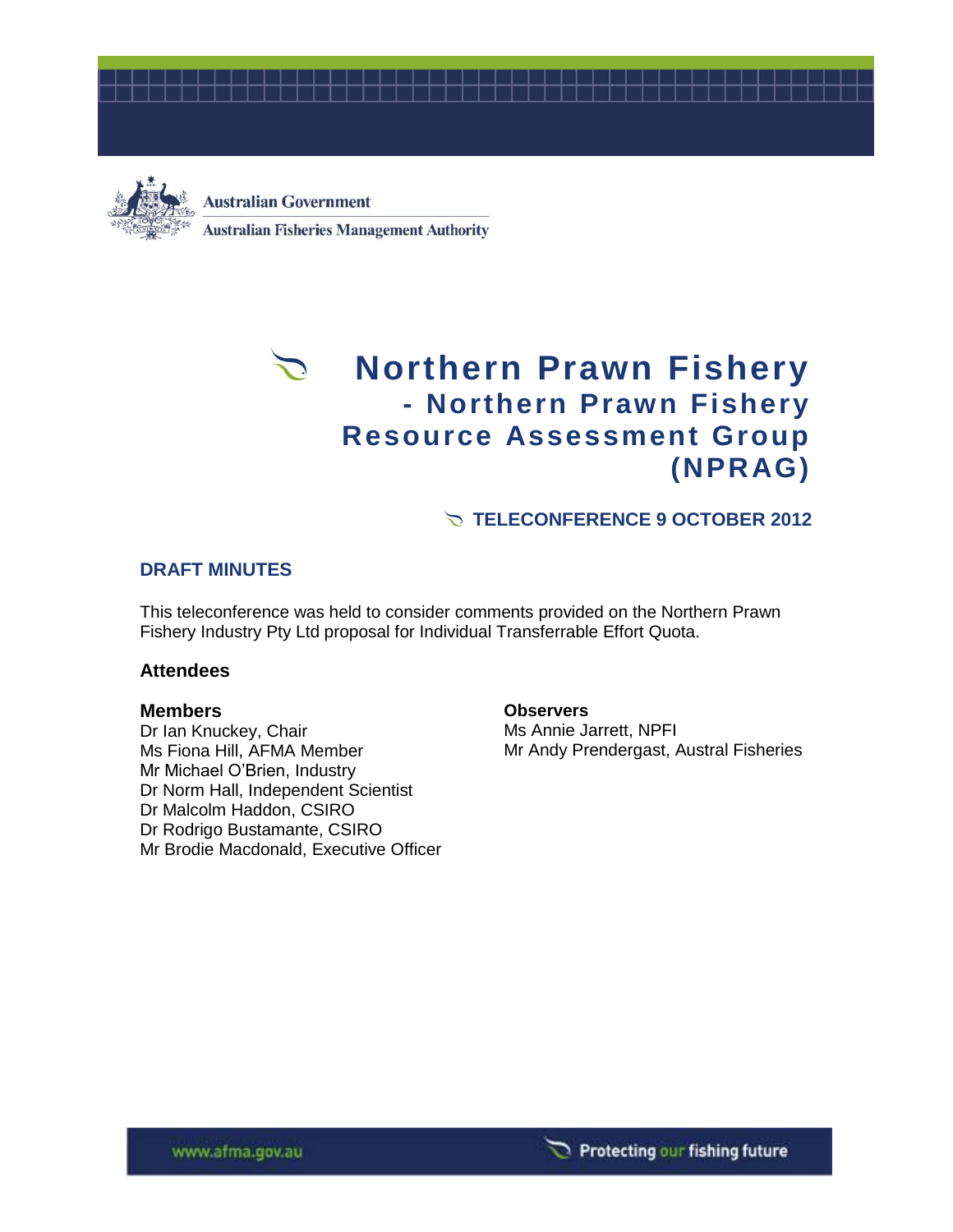# **Preliminaries**

 $\sum$ 

The Chair opened the meeting at 11:15am and welcomed all members and observers. The following interests were declared by all members in relation to the agenda item.

| <b>Name</b>             | <b>Position</b>                 | <b>Interest</b>                                                                                                                                                  |
|-------------------------|---------------------------------|------------------------------------------------------------------------------------------------------------------------------------------------------------------|
| <b>Brodie Macdonald</b> | RAG Executive Officer.          | No pecuniary interest.                                                                                                                                           |
| Fiona Hill              | Manager, NPF                    | No pecuniary interest.                                                                                                                                           |
| Mike O'Brien            | <b>Industry Member</b>          | No pecuniary interest.                                                                                                                                           |
|                         |                                 | Employee of Tropic Ocean Prawns<br>which hold gear and boat SFRs and<br>east coast trawl licences                                                                |
| lan Knuckey             | <b>NPRAG Chair</b>              | No pecuniary interest.                                                                                                                                           |
|                         | Director, Fishwell Consulting   | Paid Chair of NPRAG. Research<br>interests in other Commonwealth and<br>state fisheries including a few national<br>projects.                                    |
|                         |                                 | Interested in NPF Observer Tender.                                                                                                                               |
| Rodrigo Bustamante      | Scientific Member               | No pecuniary interest.                                                                                                                                           |
|                         |                                 | Paid member of NPRAG. CSIRO<br>Researcher                                                                                                                        |
| Malcolm Haddon          | <b>Scientific Member</b>        | No pecuniary interest.                                                                                                                                           |
|                         |                                 | Paid member of NPRAG. Involved in<br>review of Commonwealth Harvest<br>Strategy Policy.                                                                          |
| Norm Hall               | <b>Scientific Member</b>        | No pecuniary interest.                                                                                                                                           |
|                         |                                 | member<br>of<br><b>NPRAG</b><br>Paid<br>and<br>undertaking<br>work<br>for<br>the<br>some<br>Department of Fisheries, Western<br>Australia, unrelated to the NPF. |
| Annie Jarrett           | Observer                        | No pecuniary interest.                                                                                                                                           |
|                         | <b>CEO NPFI</b>                 | Employee of NPFI                                                                                                                                                 |
|                         | <b>NORMAC Executive Officer</b> |                                                                                                                                                                  |
| Andy Prendergast        | Observer                        | General<br>Manager<br>for<br>prawning<br>division of Austral Fisheries, a major<br>NPF SFR holder.                                                               |